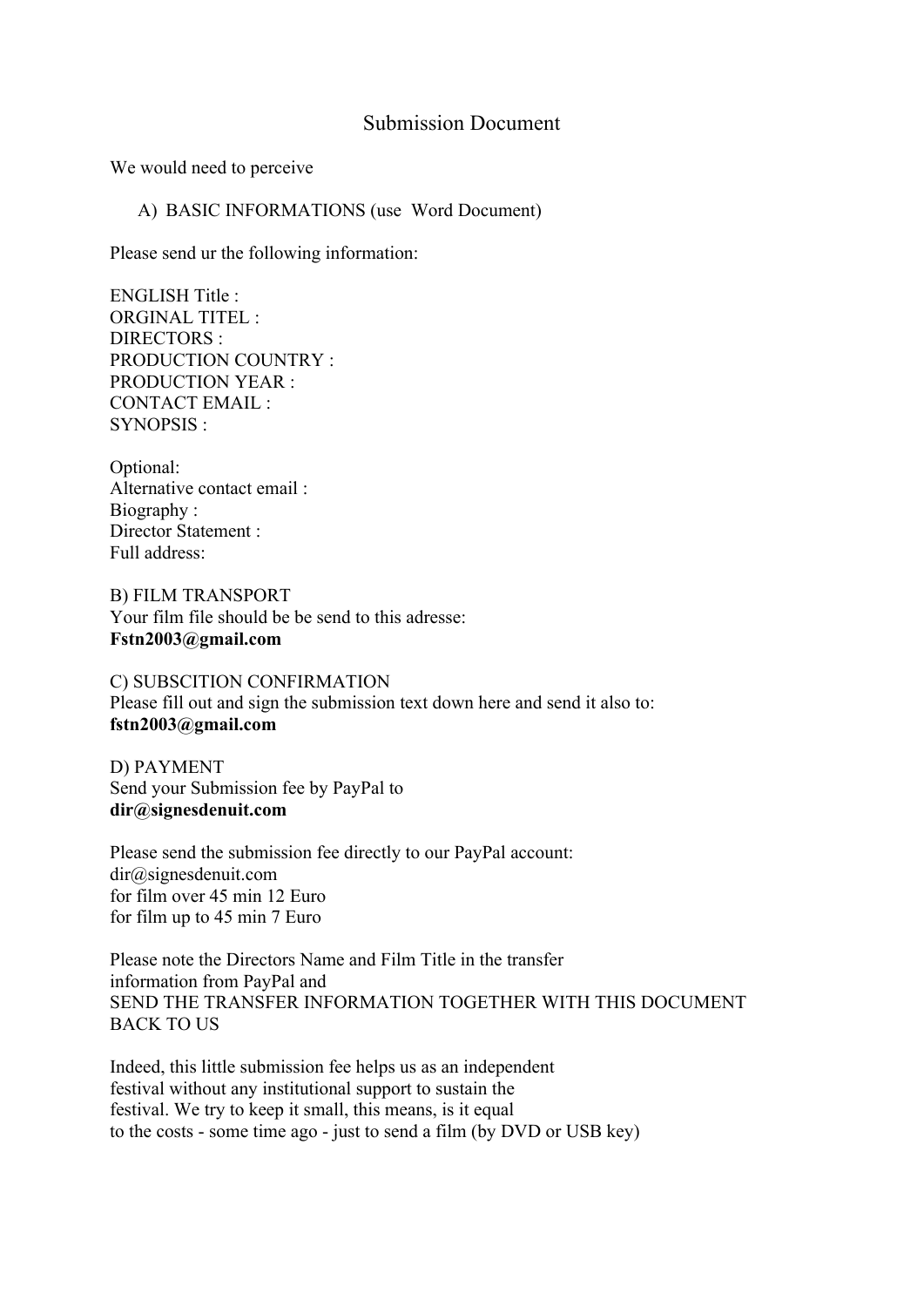E) PREMIER INFORMATION Please tell us, if your film will be a:

Yes / No World Premiere Yes / No International Premiere Yes / No Latin American Premiere Yes / No Argentina Premiere

# PLEASE NOTE THAT WITH YOUR SUBMISSION YOU HABE READ AND ACCEPTED OUR RULES AND TERMS

## ##### **TEXT TO FILL OUT AND TO SEND BACK TO US BY EMAIL** ####

## *\_\_\_\_Use additional Word Document*

With this email I, as right holder, submit my/our film

(titel)

including the screening permission to the

19. Festival international Signos da Noite Tucuman, Argentina December 1-4, 2021

I confirm to have read and accepted the Rules and Terms.

Date<sup>-</sup>

Name:

Signature:

#####################################

## **DESCRIPTION**

The 3° Festival Internacional Signos de la Noche will take place in from December 1-4, 2021 in Tucuman, Argentina.

This year's edition will be for well known security reasons still a HYBRID EDITION. The selected films will be presented online during two days. They will be password and download protected. A Geo-Block protection is possible when requested. The films selected for the competition will be screened in real space.

Since 2003 the International Festival SIGNES DE NUIT is active in Paris and worldwide. In these last years we have presented some a thousand films from around 70 countries in our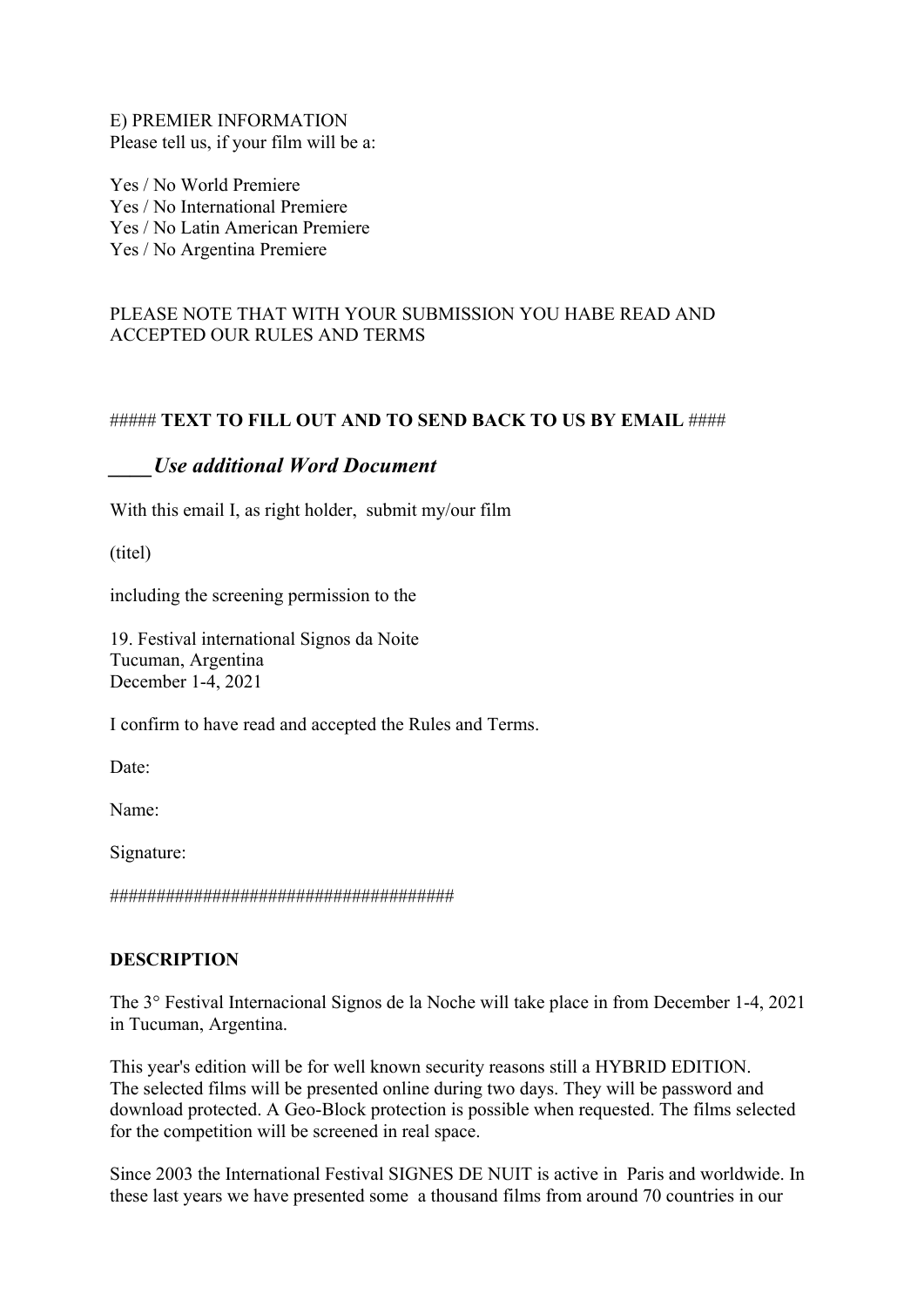principal yearly festivals and on the same time in around 140 programs in collaboration with cultural institutions and festivals in up to now 38 countries, among those Algeria, Australia, Chile, Cuba, Hungary, Indonesia, Japan, Lebanon, Lithuania, Peru, Russia, Slovenia, Tunisia, Turkey, United States ...

Also, the festival has been transformed in a multinational one and actually is performed with competition and focus programs in Paris, Berlin, Lisbon, Bangkok, Tucumán (Argentina) and Urbino (Italy).

Each festival offers new selected programs and invite each time a different jury.

The Festival presents films, which reflect new views, original imagery, and a critical approach to the crucial elements of modern and actual human existence. It is a place for cinema that expands its own boundaries, that is astonishing, different, potentially free from the pressure of tradition, ready to give itself over to unpredictable experimentation. New aesthetics are welcome.

#### #############################

**AWARDS**

\* SHORT FILMS \*

MAIN AWARD Without restriction

#### SIGNS AWARD

The Signs Award honors films, which treat an important subject in an original and convincing way.

## NIGHT AWARD

The Night Award honors films, which are able to balance ambiguity and complexity characterised by enigmatic mysteriousness and subtleness, which keeps mind and consideration moving.

#### EDWARD SNOWDEN AWARD (optional)

The Edward Snowden Award honors films, which offer sensitive (mostly) unknown information, facts and phenomenons of eminent importance, for which the festival wishes a wide proliferation in the future.

SPECIAL JURY AWARD (optional) Every international jury can declare one Special Award for a special aspect or capacity of a film.

::::::::::::::::::::::::::::::::::::::::

\* DOCUMENTARIES\*

MAIN AWARD Without restriction.